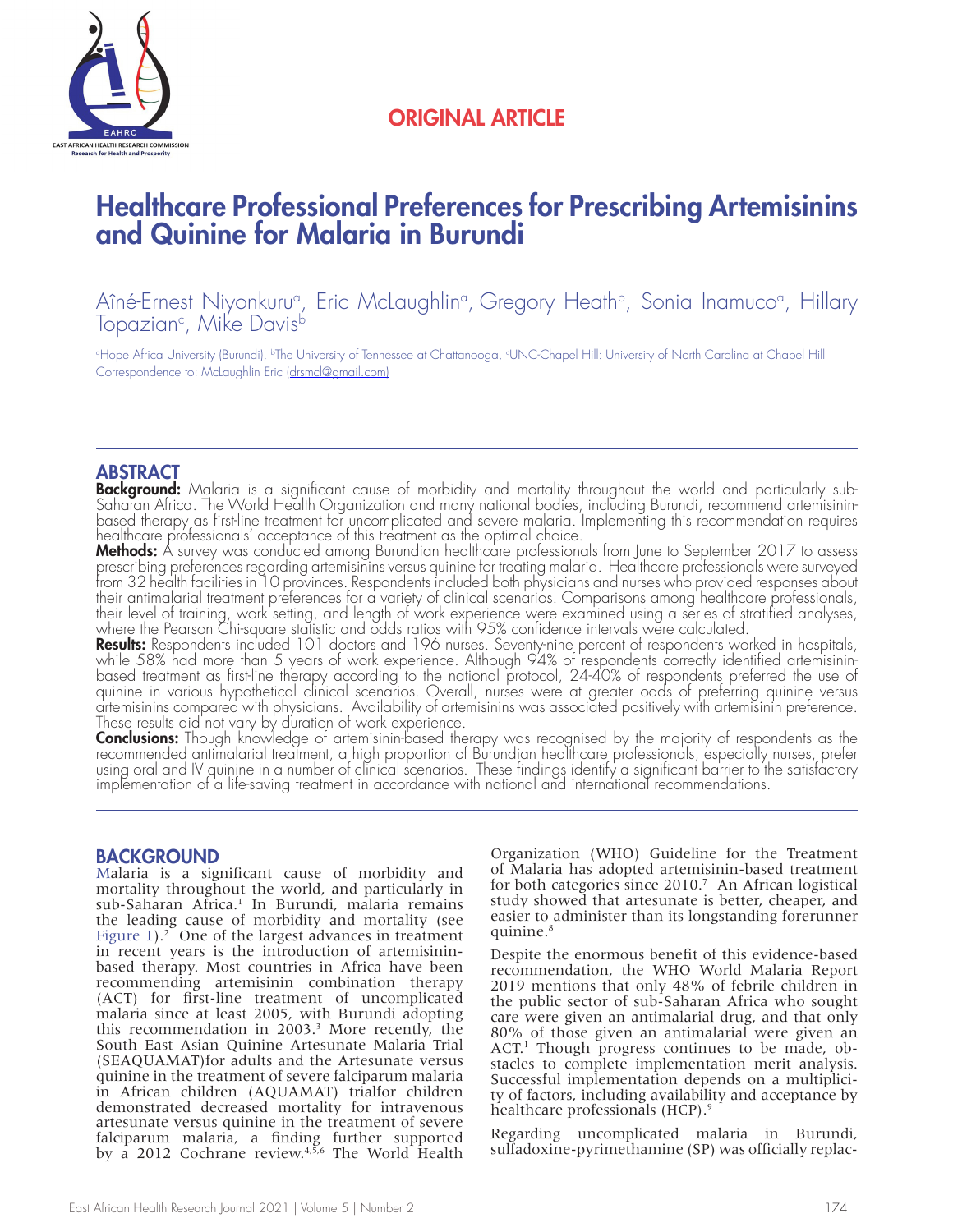ed by artesunate-amodiaquine (AS-AQ) in november 2003, though quinine use is still widespread.<sup>3</sup> In terms of availability, a Burundian study in 2011 showed that AS-AQ was present in 88% of public sector venues.<sup>10</sup> More recently, a 2019 national guideline changed the firstline ACT to artemether-lumefantrine (A-L), which has recently become widely available in Burundi. Secondline therapy is dihydroartemisinin-piperaquine, with oral quinine moving from second-line therapy to being used only in cases where there are contraindications to ACT (Table 1). $^{11}$ 

Acceptability and preference of these antimalarial drugs by health-care professionals and the population has been evaluated in a variety of heterogeneous studies across sub-Saharan Africa. A Rwandan study of non-artemisinin antimalarials found HCP non-compliance to be associated with ignorance of the protocol, doubt of efficacy, and fear of adverse effects.12 In two Cameroonian studies regarding implementation of AS-AQ, HCPs' hesitancy was due to adverse effects of amodiaquine, lack of availability, and doubt of efficacy.13,14 Two Burkina Faso studies also showed poor compliance to ACTs for uncomplicated malaria, despite adequate knowledge of national protocol recommendations, citing as reasons adverse effects and availability.15,16 A Kenyan study showed quinine prescription persisting particularly in children over 5 years and adult populations.<sup>17</sup>

In regard to severe malaria, since 2012, Burundi's national protocol has recommended IV artesunate as first-line therapy with IV quinine as a second-line alternative when IV artesunate is unavailable. We were not able to find current availability data and IV quinine use remains widespread.18 Preference for treating severe malaria with IV quinine was elsewhere seen in a 2016 Congolese study where less than 2% received IV artesunate.<sup>19</sup> A 2015 Sudanese study also found overuse of IV quinine instead of oral ACTs for patients that had no criteria for severe malaria.20

In light of the paucity of studies about HCP preferences towards any artemisinin-based therapy in our region of Africa, and in particular of studies that evaluate such preferences for injectable artesunate for severe malaria, our study sought to address these topics in the context of the country of Burundi. If HCP preferences diverge from national and international recommendations, identification of this divergence could highlight an important gap in the pathway from correct knowledge to correct implementation.

#### **METHODS**

#### Study Area and Period

This cross-sectional study was performed between June and September 2017, roughly 5 years after the 2012 national guideline instituted injectable artesunate for severe malaria. In an effort to approach greater generalizability of our findings across Burundi, we elected to perform convenience sampling of facilities in ten of the eighteen provinces of Burundi, as well as convenience sampling of HCPs at those facilities. Five of the provinces (Bujumbura Mairie, Bubanza, Cibitoke, Bururi, and Rumonge) are in the hyper-endemic zone for malaria, and the other five provinces (Gitega, Kayanza, Ngozi, Mwaro, and Muyinga) are in the hypo-endemic zone, -

which was significantly affected by the malaria epidemic announced in March  $2017.<sup>21</sup>$  Seventeen hospitals were surveyed (12 public, 1 private, and 4 partnered faithbased). Fifteen nursing-staffed health centers were surveyed (8 public, 6 private, and 1 partnered faithbased).



#### Study Population

Assuming an alpha  $= 0.5$  and a baseline 0.5 acceptance rate given a lack of previous study results in the region, we estimated a sufficient sample size of 98 physicians and 98 nurses to detect a change of 0.17 between the two groups. Given that physicians and nurses form the backbone of malaria diagnosis and treatment in the Burundian health system, this study uses the term healthcare professionals to refer to these two groups, though the general definition includes those trained to work in a broader range of health fields. All physicians and nurses present at a visit by the principal investigator to the above facilities were given the opportunity to complete the survey, including both consultant-level and generalist physicians, as well as nurses of all qualifying professional levels. A convenience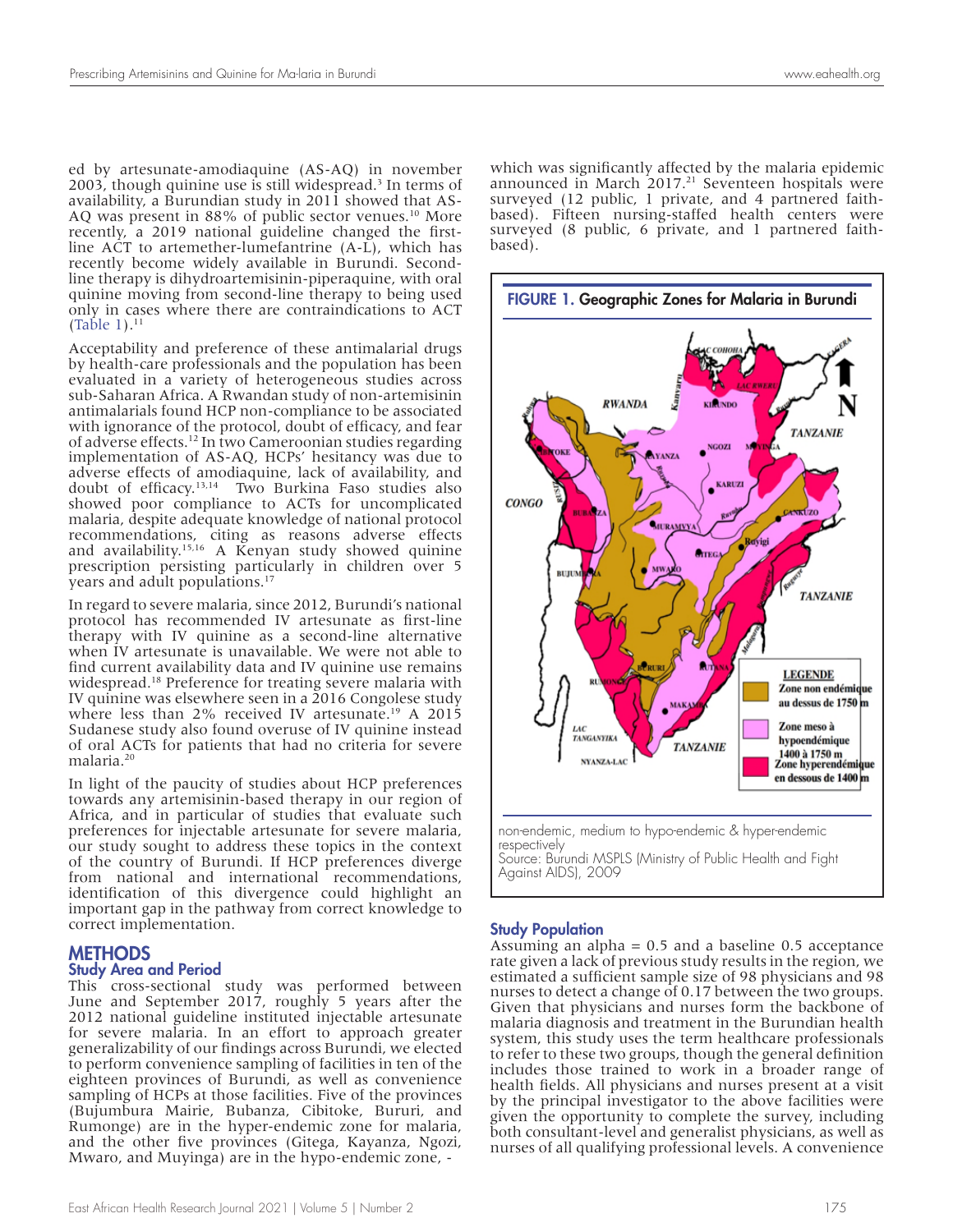sample of 297 respondents was obtained, including 101 physicians (20 consultants and 81 generalists) and 196 nurses, 43 of which were registered nurses (level A0) and 153 of which were enrolled nurses (level A2 or A3).



FIGURE 3. Healthcare Professionals' Treatment Preferences for Malaria during Pregnancy and Simple/ Severe Malaria for Self/Family Member 300 Quinine ■AS-AQ / Artesunate  $= 0$ ther  $(A-L)$ 225 150 75 Strange Marie Society and relative solutions dl3rd trimester

#### Survey Methodology

A written questionnaire designed by the principal investigator was administered in French directly by the principal investigator, with the possibility of asking clarifying questions in Kirundi if desired by the participant.

Respondents first identified their place of work (hospital or health center) followed by their profession (physician or nurse, with corresponding level). They also selfreported their professional experience as greater than or less than 5 years. Each respondent then reported the availability of intravenous  $(\overline{IV})$  artesunate,  $\overline{IV}$  quinine, oral AS-AQ and oral quinine in their place of work. Next, respondents answered 6 questions about their preferred anti-malarial to prescribe in various scenarios. The 3 categorical response options were artesunate (or AS-AQ in the case of uncomplicated disease), quinine (including oral quinine in the case of uncomplicated disease), and other choice (in the rare cases of this being chosen, it corresponded to oral A-L). Respondents were then asked which antimalarial they would prefer to receive if they or a close member of their family were diagnosed with uncomplicated or severe malaria. These scenarios were followed by a question about which antimalarial causes more side effects, with the same categorical choices. Finally, their knowledge of the current Burundian recommendation was assessed by asking them to identify the first-line antimalarial according to the national protocol.

#### Data Analysis

All survey responses were transferred into a data spreadsheet with respondents coded by number. The survey responses were then uploaded from the data spreadsheet into SPSS (IBM, Version 25.0) for data analysis. All responses were categorical. Through a series of stratified analyses, specifically stratified by healthcare professionals (i.e. physicians and nurses), years of healthcare service, and availability of artesunate and AS-AQ at the respondent's facility, we examined associations with the scenario outcomes. Measures of association for each of these stratified analyses used the Pearson chisquare test  $(p<0.05)$ , odds ratios (OR) and 95% confidence intervals (CI).

#### Ethics and Consent

Analysis of the survey data and study protocol were approved by the University of Tennessee at Chattanooga (USA) Institutional Review Board (IRB #18-167). All respondents provided consent by completing the survey instrument. No personal identifiers were collected.

#### RESULTS

Of the total 297 HCPs surveyed, 101 (34%) were physicians and 196 (66%) were nurses.Two hundred thirty five (79%) respondents worked in hospitals, and 62 (21%) in nurse-run health centers. One hundred twenty four (42%) respondents had less than 5 years' healthcare work experience (Table 2).

#### Availability of antimalarials

All healthcare professionals indicated that oral quinine was available at their place of work, with 281 (95%) respondents reporting the availability of IV quinine (Table 3). Artemisinin-based therapy was less available, with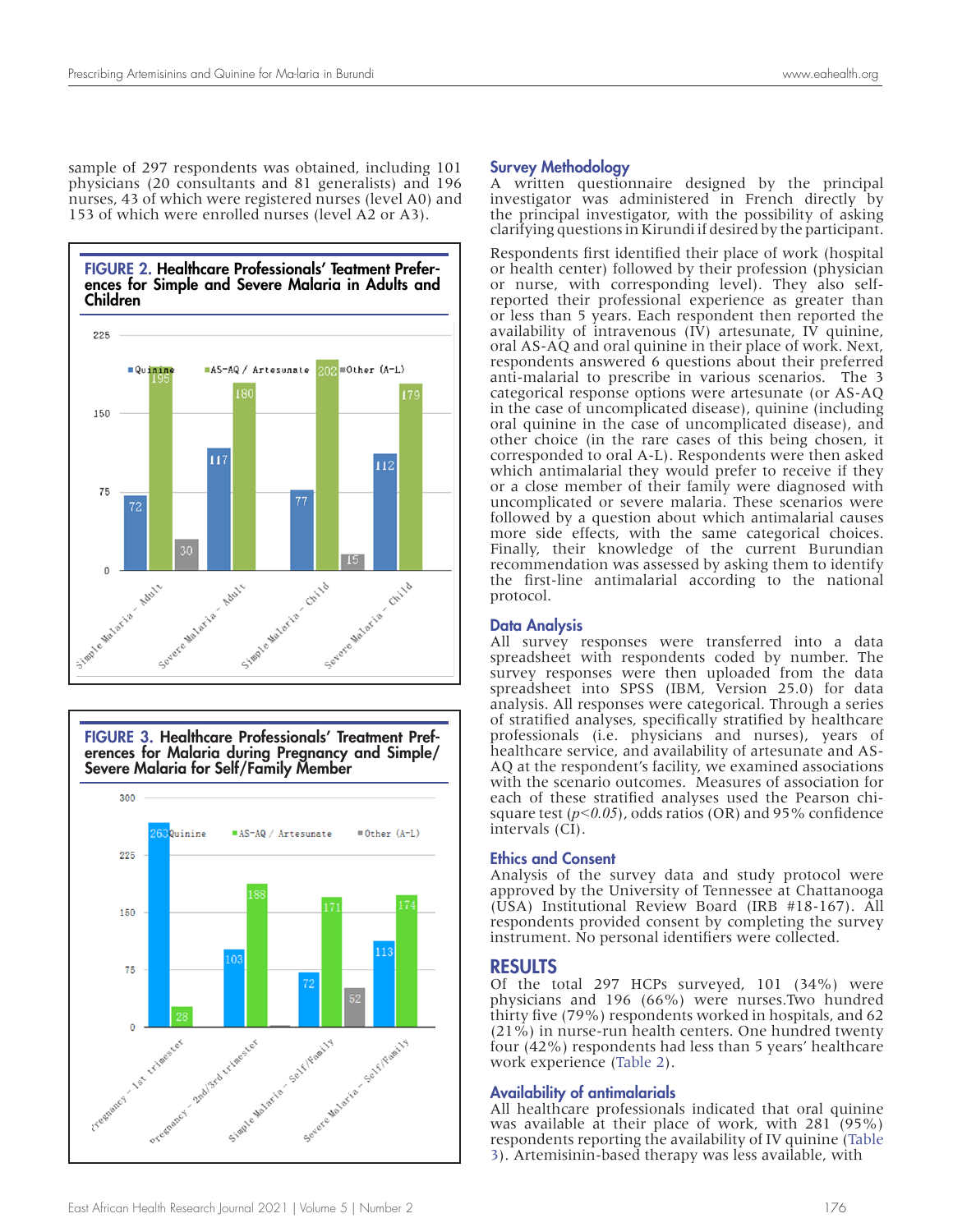| <b>TABLE 1: Burundi National Guideline Recommendations for Treatment of Malaria</b> |                           |                                  |  |  |  |
|-------------------------------------------------------------------------------------|---------------------------|----------------------------------|--|--|--|
|                                                                                     | <b>First-line therapy</b> | Second-line therapy              |  |  |  |
| 2012 Guideline (at time of study)                                                   |                           |                                  |  |  |  |
| Simple Malaria                                                                      | Artesunate-Amodiaquine    | Quinine + Clindamycin*           |  |  |  |
| Severe Malaria                                                                      | Injectable Artesunate     | Injectable Quinine               |  |  |  |
| 2019 Guideline (current)                                                            |                           |                                  |  |  |  |
| Simple Malaria                                                                      | Artemether-Lumefantrine   | Dihydroartemisinin-Piperaquine** |  |  |  |
| Severe Malaria                                                                      | Injectable Artesunate     | Injectable Quinine               |  |  |  |

\*During this period, Clindamycin was not routinely available, and thus quinine monotherapy was common

\*\*Quinine is described as an alternative only in cases of contraindications to ACT Note: In the 2012 and 2019 guidelines, Quinine + Clindamycin is recommended for the first trimester of pregnancy

| <b>Characteristic</b>                       | <b>All Healthcare Professionals</b> | <b>Physicians</b> | <b>Nurses</b> |  |
|---------------------------------------------|-------------------------------------|-------------------|---------------|--|
| <b>Professional training</b>                | 297 (100%)                          | $101(34\%)$       | 196 $(66\%)$  |  |
| Consultant Physician                        | 20(7%)                              | $20(20\%)$        |               |  |
| Generalist Physician                        | 81(27%)                             | 81 (80%)          |               |  |
| Registered Nurse (A0 level)                 | 43 (14.5%)                          |                   | 43 $(22\%)$   |  |
| Enrolled Nurse (A2/A3 level)                | $153(51.5\%)$                       |                   | 153 (78%)     |  |
| Place of work                               |                                     |                   |               |  |
| Hospital (79% of total)                     | $235(100\%)$                        | 101(43%)          | $134(57\%)$   |  |
| Public Hospital                             | 141 $(60\%)$                        | 61 $(60\%)$       | $80(60\%)$    |  |
| Private Hospital                            | 31(13%)                             | $16(16\%)$        | $15(11\%)$    |  |
| Partner/Faith-Based                         | 63 $(27%)$                          | 24 (24%)          | 39 $(29%)$    |  |
| Health Centre (21% of total)                | 62 $(100\%)$                        | $0(0\%)$          | 62 $(100\%)$  |  |
| Public Health Centre                        | 43 $(69\%)$                         | $0(0\%)$          | 43 (69%)      |  |
| Private Health Centre                       | 14(23%)                             | $0(0\%)$          | 14 $(23%)$    |  |
| Partner/Faith-Based                         | 5(8%)                               | $0(0\%)$          | $5(8\%)$      |  |
| Years of healthcare experience              |                                     |                   |               |  |
| Less than 5 years $(42\% \text{ of total})$ | $124(100\%)$                        | 47 (38%)          | 77 (62%)      |  |
| 5 years or more (58% of total)              | $173(100\%)$                        | 54 (31%)          | $119(69\%)$   |  |

203 (68%) HCPs reporting the availability of oral AS-AQ, and 187 (63%) reporting access to IV artesunate. These therapies were exclusively available at public or partnered faith-based facilities. Excluding private facilities, 203 of 252 respondents (81%) reported availability of AS-AQ, and 187 (74%) reported availability of IV artesunate.

#### Professionals' antimalarial preferences and beliefs about side effects

Two hundred seventy nine (94%) HCPs surveyed correctly identified artemisinin-based therapy as the recommended first-line therapy according to the Burundian national protocol. However, when presented with a variety of clinical scenarios, many of these HCPs still preferred quinine to artemisinin-based therapy (Figures 2 and 3; note that there was a 0 to 3% nonresponse rate, accounting for slightly varying total responses). This finding was more consistent for the three scenarios associated with severe malaria than for the clinical scenarios associated with simple malaria. For example, 72 (24%) respondents preferred quinine for simple malaria in adults, compared to 117 (39%) for severe malaria (*P<.01*). Similar results were found for pediatric cases (77 or 26% preferred quinine for simple malaria, and 112 or 38% for severe malaria, *P=.01*) as well as treatment choice if the respondent or their family member had malaria (72 or 24% preferred quinine for simple malaria versus 113 or 38% for severe malaria, *P=.02*).

Additional observations identified 268 (90%) respondents who preferred quinine for the first trimester of pregnancy (in accordance with the national protocol) versus 103 (35%) for the second and third trimesters (contrary to the national protocol but similar to other scenarios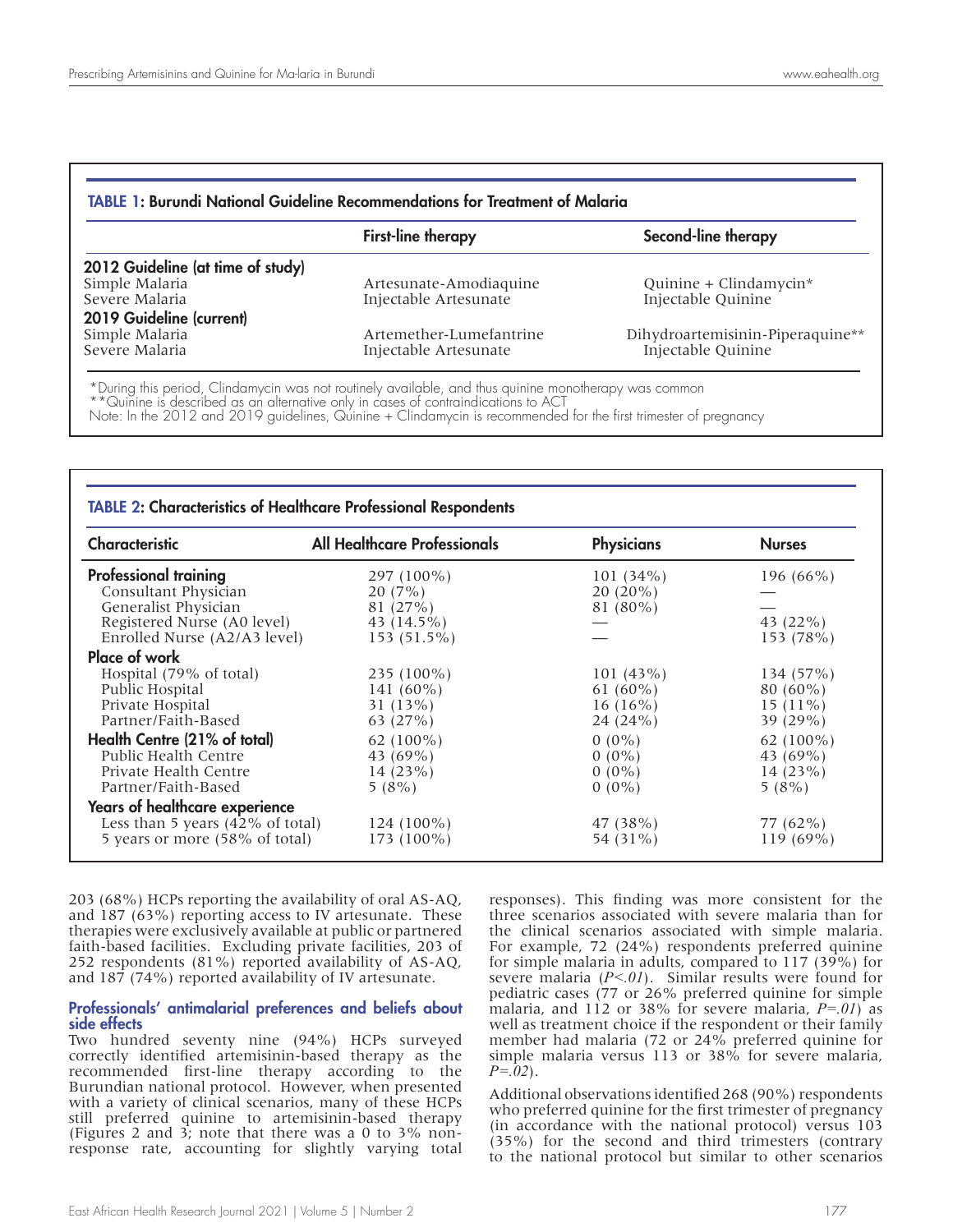#### TABLE 3: Availability of Antimalarials

|                         | <b>Public</b>     | Private          | <b>Partner/Faith-Based</b> | <b>TOTAL</b>       |
|-------------------------|-------------------|------------------|----------------------------|--------------------|
| Hospitals $(n=235)$     |                   |                  |                            |                    |
| $AS-AO$ (PO)            | $107/141(75.9\%)$ | $0/31(0.0\%)$    | $48/63$ (76.2%)            | $155/235(66.0\%)$  |
| Artesunate (IV)         | $107/141(75.9\%)$ | $0/31(0.0\%)$    | $48/63$ (76.2%)            | $155/235(66.0\%)$  |
| Quinine (PO)            | $141/141(100\%)$  | $31/31(100\%)$   | $63/63$ (100%)             | 235/235 (100%)     |
| Quinine $(IV)$          | $141/141(100\%)$  | $31/31(100\%)$   | $63/63$ (100%)             | 235/235 (100%)     |
| Health Centres (n=62)   |                   |                  |                            |                    |
| $AS-AQ$ (PO)            | $43/43$ (100%)    | $0/14$ $(0.0\%)$ | $5/5(100.0\%)$             | 48 / 62 $(77.4\%)$ |
| Artesunate (IV)         | $32/43(74.4\%)$   | $0/14$ $(0.0\%)$ | $0/5(0.0\%)$               | $32/62(51.6\%)$    |
| Quinine (PO)            | $43/43(100\%)$    | $14/14(100\%)$   | $5/5(100.0\%)$             | 62 / 62 $(100\%)$  |
| Quinine (IV)            | $32/43(74.4\%)$   | $14/14(100\%)$   | $0/5(0.0\%)$               | $46/62(74.2\%)$    |
| All Respondents (n=297) |                   |                  |                            |                    |
| $AS-AO$ (PO)            | 150/184 (81.5%)   | $0/45(0.0\%)$    | 53/68 (77.9%)              | 203 / 297 (68.4%)  |
| Artesunate (IV)         | 139/184 (75.5%)   | $0/45$ (0.0%)    | 48/68 (70.6%)              | $187/297(63.0\%)$  |
| Quinine (PO)            | $184/184(100\%)$  | $45/45(100\%)$   | $68/68$ (100%)             | 297 / 297 (100%)   |
| Quinine $(IV)$          | 173/184 (94.0%)   | $45/45(100\%)$   | $63/68$ (92.6%)            | 281 / 297 (94.6%)  |

|  |  | TABLE 4: Treatment Preference for AS-AQ or Artesunate by Profession (n=297) |  |  |  |  |  |  |  |  |
|--|--|-----------------------------------------------------------------------------|--|--|--|--|--|--|--|--|
|--|--|-----------------------------------------------------------------------------|--|--|--|--|--|--|--|--|

| <b>Treatment of Choice</b>   | <b>Physicians preferring</b><br>AS-AQ or Artesunate<br>$n = 101$ | Nurses preferring<br>AS-AQ or Artesunate<br>n=196 | <b>Odds Ratio</b><br>(95% CI) | <i>Significance</i> |  |
|------------------------------|------------------------------------------------------------------|---------------------------------------------------|-------------------------------|---------------------|--|
| Simple malaria - adult       | 71 (76%)                                                         | $123(71\%)$                                       | 1.29(0.686, 2.45)             | $p = 0.4242*$       |  |
| Severe malaria - adult       | 78 (77%)                                                         | $101(52\%)$                                       | 1.50(1.26.1.78)               | $p=.0001$           |  |
| Simple malaria - child       | 74 (76%)                                                         | $128(71\%)$                                       | 1.22(0.653, 2.31)             | $p=.5251$           |  |
| Severe malaria - child       | 77 (78%)                                                         | $103(54\%)$                                       | 1.45(1.23, 1.72)              | $p=.0001$           |  |
| Simple malaria - self/family | 54 (74%)                                                         | $117(69\%)$                                       | 1.28(0.688, 2.38)             | $p = 0.4347$        |  |
| Severe malaria - self/family | 79 (79%)                                                         | $95(51\%)$                                        | $1.56$ (1.31, 1.85)           | $p=.0001$           |  |

\*Except when artesunate is not available – Nurses are at greater odds of indicating Quinine as preferred treatment +based on the Pearson Chi Square Statistic+

surveyed). 198 (67%) respondents believed that quinine causes more side effects than AS-AQ/Artesunate.

Stratified subgroup analyses showed significant differences between doctors and nurses in all three scenarios involving severe malaria, with physicians at greater odds than nurses of preferring intravenous artesunate (in accordance with the national protocol) than intravenous quinine for adults (OR 1.50; 95% CI, 1.3 to 1.8), for children (OR 1.45; 95% CI, 1.2 to 1.7), and for self or a family member (OR 1.56; 95% CI, 1.3 to 1.9, see Table 4 for details).

However, there were no significant differences between physicians and nurses for the three scenarios involving simple malaria, which compared oral AS-AQ and oral quinine (*P=.4* for adults, *P=.5* for children, *P=.4* for self or family member). Stratified subgroup analyses of HCPs with more or less than five years' work experience

showed no statistically significant differences in any antimalarial preferences (*P=.99* for simple malaria and *P=.37* for severe malaria).

#### Associations between antimalarial preference and availability

When treatment preferences were analyzed based on availability of AS-AQ in the respondent's place of work, availability of AS-AQ was associated with respondents' preference for using it (*P=.003*). A similar association was found when comparing the availability of IV artesunate and the health-care professionals' preference for using this medicine (*P=.007*).

#### **DISCUSSION**

Acceptance by the healthcare professionals who will put a national protocol into practice is one of many essential elements of successful implementation. This study shows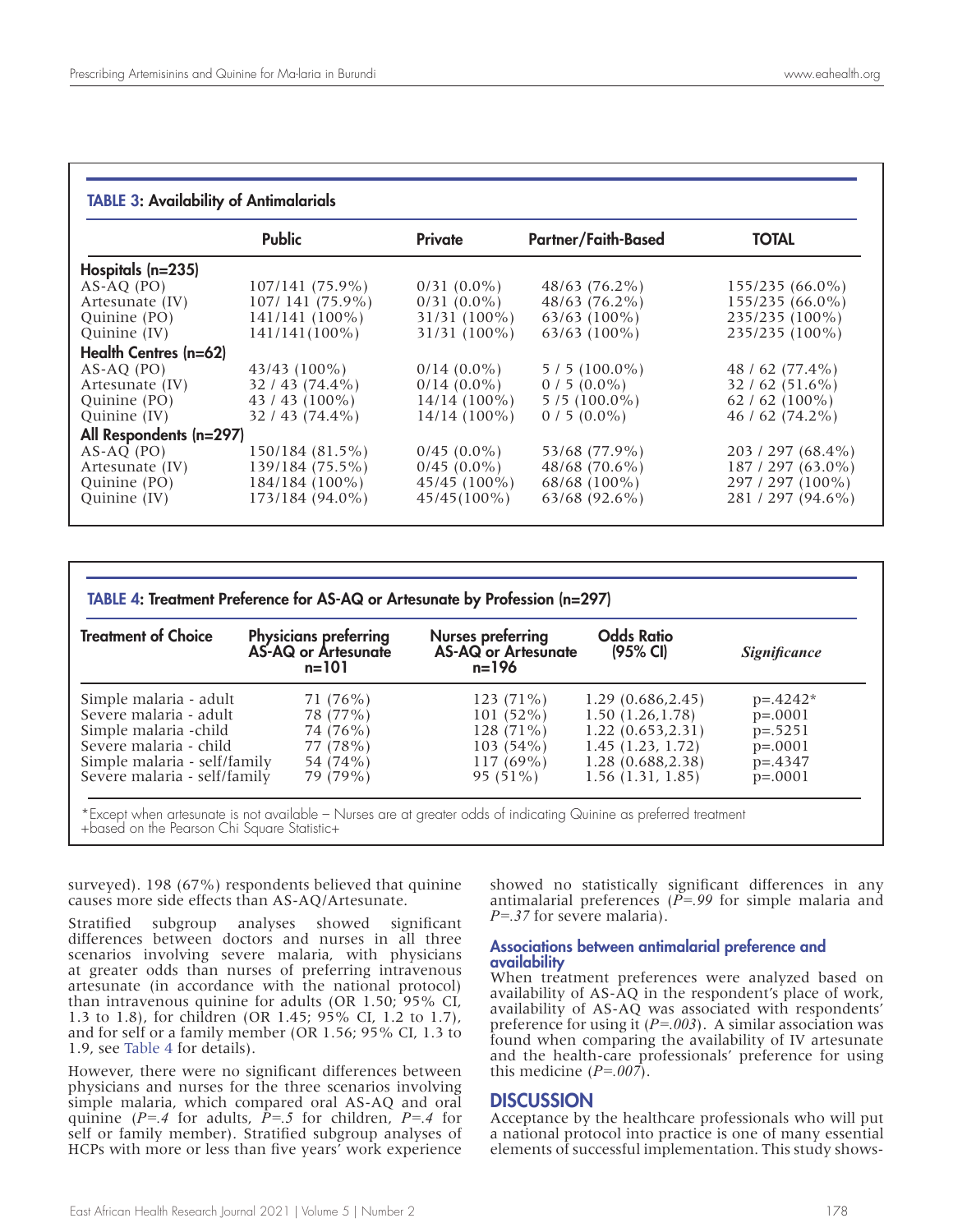that knowledge of the national protocol in Burundi is excellent, but diverges significantly from the practical preferences in a sizable proportion of Burundian HCPs surveyed. This gap between knowledge and practical preference suggests an acceptance problem of the recommended antimalarials by at least part of the workforce that is responsible for implementing the protocol. As a particular example of this phenomenon, 268 (90%) respondents' preferences were in agreement with the national protocol in the one scenario that recommends quinine therapy (first trimester of pregnancy). However, later in pregnancy, when artemisinin-based therapy is recommended, only 188 (63%) of respondents' preferences agreed with the protocol, a level of agreement very similar to the other non-pregnancy scenarios.

In our study, this gap between knowledge and practical preference was significantly more pronounced in the nursing workforce compared to physicians. This is especially consequential since nurses are prescribing these antimalarials throughout the country's health centers.Years of health care experience does not appear to modify this distinction. Both of these findings were contrary to a Tanzanian study which found longer work experience and non-doctor prescribers associated with increased ACT usage.<sup>22</sup>

What are the root causes of this problem of acceptance for a medicine whose efficacy has an excellent evidence base and whose role at the front of the national protocol is nearly universally known? To be sure, further studies are needed to explore this question more directly.

One might posit that the amodiaquine portion of AS-AQ is a primary reason for hesitation in artemisinin-based therapy. This is supported by the HCPs who voluntarily wrote in A-L as "other" when asked their preferences. However, this study clearly shows that the significant differences between nurses and doctors resides in the treatment of severe malaria, where amodiaquine is not implicated. Thus, this problem could persist even with the replacement of AS-AQ by A-L in the 2019 national protocol.

As shown above, the statistically significant correlation between both AS-AQ and artesunate availability and treatment preference for these recommended medicines suggests that unfamiliarity may play a role in HCPs' hesitation, which may decrease over time as seen elsewhere.23 Whereas quinine is an ancient medicine with which the population is very familiar, AS-AQ and artesunate are less known at certain facilities. In facilities where these antimalarial drugs are available (and thus known), preference for them is increased. In a parallel situation, a 2014 Ghanian study showed IV quinine having the same problem as artesunate currently has when HCPs persisted in prescribing chloroquine for severe malaria though it had been replaced by quinine in the national protocol, suggesting a simple persistence in old habits.24 Perhaps HCPs are more reluctant to use an unfamiliar medicine especially with sicker patients.

We see here a strong suggestion that consistent knowledge of a national protocol may be accompanied by HCP hesitancy about implementing it. The issue of HCP's acceptance of artemisinin-based therapy needs to be further addressed in order to assure solid implementationof this life-saving treatment for the country's number one cause of morbidity and mortality.

Though this study raises an important question, there are several limitations, including an inability to confirm the respondents' reported antimalarial availability, an inability to analyze the cluster effect of different sites, and a lack of a validated survey instrument. Lastly, the convenience sampling and lack of randomization of this study was not designed to be nationally representative, and the varying numbers of respondents from different health facilities may introduce selection bias.

Regarding future avenues of study, a more expanded, randomized and nationally representative sample would be warranted, and this could also investigate to see if there are regional differences (for example, between varying levels of malaria endemicity). It is also necessary to explore HCPs' reasons for preferring another antimalarial drug to artemisinin-based therapy. In regards to artemisinin implementation, HCPs in other studies have cited doubts about efficacy, concerns about cost, and confusion in protocol implementation as reasons for non-compliance, though this reasons seems especially unexplored for IV artesunate.<sup>12,23,25</sup> Additionally, it would be helpful to examine how these HCPs' preferences influence their actual practice, since practice is influenced by more factors than just preference.<sup>26</sup>

On the level of practical action, several ways forward are suggested by this data. Simply continuing to increase availability of oral ACTs and IV artesunate may be useful in augmenting exposure and acceptance of these antimalarials. Additional educational interventions may be useful, especially for the nursing workforce. However, this study suggests that knowing the recommendation for artemisinin-based therapy is not sufficient. Thus, educational interventions should include the rationale for the preference of artemisins, both in terms of increased efficacy and less side effects, in order to maximize acceptance and thus implementation. Lastly, the inclusion of HCP's preferences for such important antimalarial drugs could be useful to monitor by national malaria programs in order to continually assess further intervention needs.

It is unclear whether this preference of many HCPs for IV quinine in severe malaria is equally present in other malaria-endemic countries, but this may also warrant further study. Given the magnitude of the mortality benefit of IV artesunate over IV quinine for severe malaria, this could represent an urgent, high-impact area of research and intervention, since rapid improvement of protocol implementation could save numerous lives, as opposed to gradually waiting on the HCP population to become habituated to a newer therapy.<sup>4,5</sup>

### **CONCLUSION**

This study is the first in Burundi to evaluate HCP preferences towards artemisinin-based therapy versus quinine, which has revealed an important gap between knowledge of a therapeutic recommendation and practical preference, suggesting a problem of acceptance by health care professionals, which must be addressed for successful implementation of current malaria recommendations. In particular, the persistent preference for IV quinine over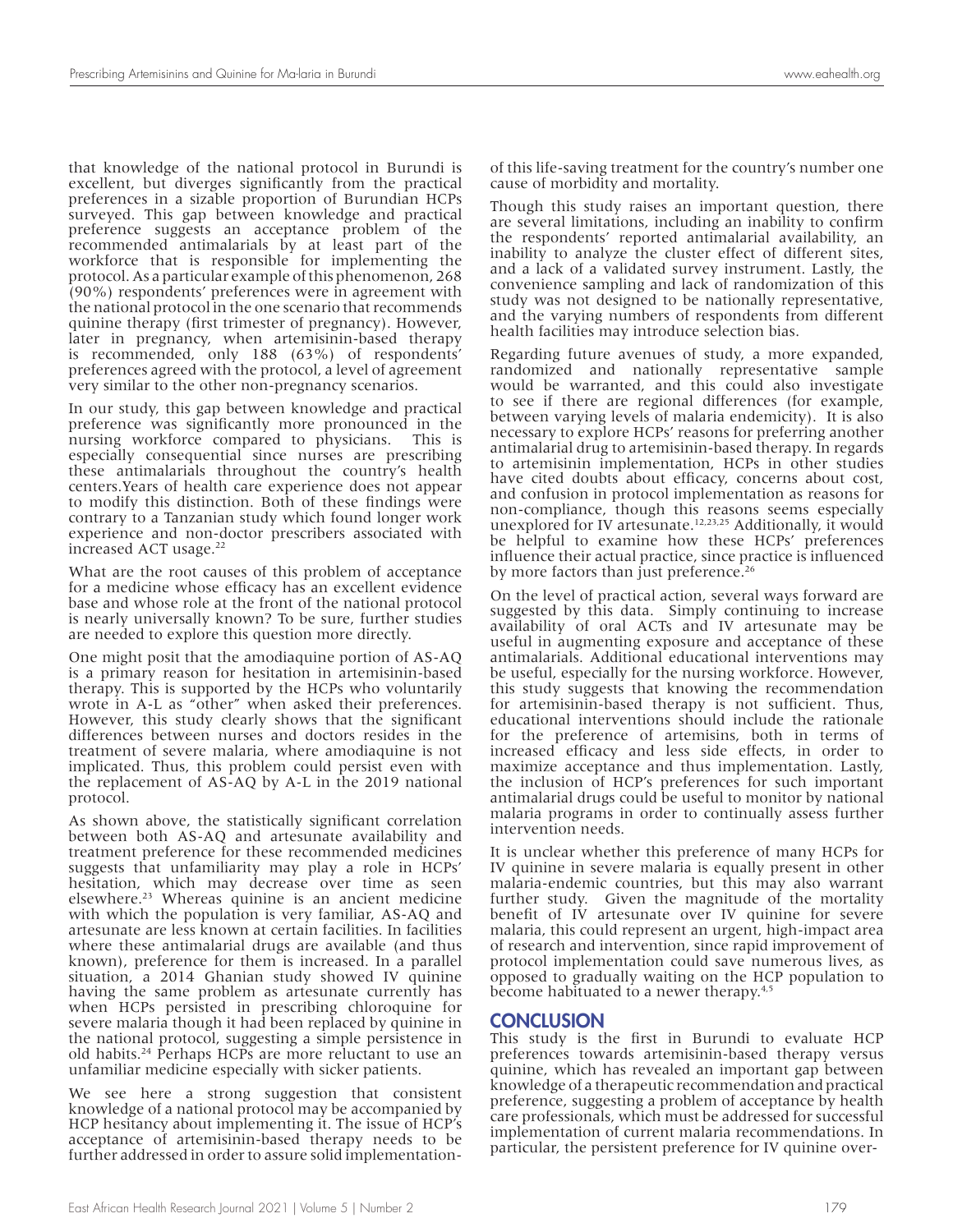artesunate in severe malaria by many HCPs requires further investigation. This particular question is underexplored in the medical literature, and if present elsewhere, necessitates urgent research and intervention in order to efficiently apply this important life-saving advance in treatment. More comprehensive education about the advantages of artemisinin-based therapy and monitoring of HCP preferences by national malaria programs could also mitigate the effect of this implementation challenge.

**Acknowledgements:** The authors would like to acknowledge Megan Sloan and Zachary Farley for their assistance in data entry and analysis.

#### REFERENCES

- 1. World Malaria Report 2019. Geneva: World Health Organization; 2019. Licence: CC BY-NY-SA 3.0 IGO.
- 2. Annuaire Statistique Sanitaire 2016. Republique du Burundi: Ministère de la Santé et de la Lutte contre le SIDA; 2016.
- 3. Ndayiragije A, Niyungeko D, Karenzo J, et al. Efficacité de combinaisons thérapeutiques avec des dérivés de l'artémisinine dans le traitement de l'accès palustre noncomplique au Burundi.[Efficacy of therapeutic combinations with artemisinin derivatives in the treatment of non complicated malaria in Burundi]. Trop Med Int Health.June 2004;9(6):673-679.
- 4. South East Asian Quinine Artesunate Malaria Trial (SEAQUAMAT) Group. Artesunate versus quinine for treatment of severe falciparum malaria: a randomised trial. Lancet. August 2005;366:717-725.
- 5. AQUAMAT trial group. Artesunate versus quinine in the treatment of severe falciparum malaria in African children (AQUAMAT): an open-label, randomised trial. Lancet. November 2010;376:1647-657.
- 6. Sinclair D, Donegan S, Isba R, Lalloo DG. Artesunate versus quinine for treating severe malaria. Cochrane Database of Systematic Reviews. 2012,Jun 13;2012(6):CD005967.
- 7. Guidelines for the Treatment of Malaria, 2nd Ed. Geneva: World Health Organization; 2010.
- 8. Ferrari G, Ntuku H, Burri C, et al. An operational comparative study of quinine and artesunate for the treatment of severe malaria in hospital and health centres in the Democratic Republic of Congo: the MATIAS study. Malaria Journal. May 2015;14:226.
- 9. Noubiap J. Shifting from quinine to artesunate as first-line treatment of severe malaria in children and adults: Saving more lives. Journal of Infection and Public Health. April 2014; 7(5):407-412.
- 10. Amuasi J, Diap G, Blay-Nguah S, et al. Access to artesunate-amodiaquine, quinine and other anti-malarials: policy and markets in Burundi. Malaria Journal. February 2011;10:34.
- 11. Directives Nationales de Prise en Charge du Paludisme. Burundi: Ministère de la Santé Publique et de la Lutte Contre le Sida (MSPLS) et Programme National Intégré de Lutte Contre le Paludisme (PNILP). December 2019.
- 12. Nzayirambaho M, Freund R, Millet P, Lombrahil P, Malvy D, Potel G. Assessing the application of Rwanda's

 national protocol for uncomplicated malaria treatment in healthcare institutions in Kigali city, Rwanda. Med Mal Infect. March 2008;38(3):119-124.

- 13. Sayang C, Gausseres M, Vernazza-Licht N, Malvy D, Bley D, Millet P. Treatment of malaria from monotherapy to artemisinin-based combination therapy by health professionals in rural health facilities in southern Cameroon. Malaria Journal. July 2009;8:174.
- 14. Sayang C, Gausseres M, Vernazza-Licht N, Malvy D, Bley D, Millet P. Treatment of malaria from monotherapy to artemisinin-based combination therapy by health professionals in urban health facilities in Yaoundé, central province, Cameroon. Malaria Journal. July 2009;8:176.
- 15. Ouédraogo L, Drabo K, Zongo P. Évaluation de l'application du protocole national de traitement des cas de paludisme simple en milieu rural au Burkina Faso[An evaluation of the implementation of the national treatment protocol for uncomplicated malaria in rural areas of Burkina Faso]. Santé Publique. July 2012;24(4):353-363.
- 16. Yaméogo T, Tapsoba S, Sombié I, Guiguemdé R. Evaluation of application of national guidelines for the management of malaria in Bobo-Dioulasso university hospital.Santé Publique. September 2015;27(2):265- 273.
- 17. Zurovac D, Githinji S, Memusi D, et al. Major improvements in the quality of malaria case-management under the "Test and Treat" policy in Kenya. PLoS ONE. 2014;9(3): e92782.
- 18. Directives Nationales de Traitement du Paludisme. Burundi: Ministère de la Santé Publique et de la Lutte Contre le Sida (MSPLS) et Programme National Intégré de Lutte Contre le Paludisme (PNILP). August 2012.
- 19. Mandoko N, Sinou V, Bobanga LT, et al. Connaissances, attitudes et pratiques des prestataires de soins sur la lutte antipaludique dans la villeprovince de Kinshasha/République Démocratique du Congo[Knowledge, Attitudes and Practices of Care Providers on Malaria Control In the City of-Province Kinshasa / Democratic Republic of Congo]. International Journal of Innovation and Applied Studies. February 2016; 14(4):1096-1104.
- 20. Bilal J, Gasim G, Abdien M, Elmardi K, Malik E, Adam I. Poor adherence to the malaria management protocol among health workers attending under-five year old febrile children at Omdurman Hospital, Sudan. Malaria Journal. 2015;14:34.
- 21. Bulletin humanitaire: Burundi. United Nations Office for the Coordination of Humanitarian Affairs (OCHA). March 2017. Available at: <u>https://reliefweb.</u> int/sites/reliefweb.int/files/resources/burundi\_bulletin\_ <u>humanitaire\_mars\_2016\_fr.pdf</u>. Accessed 8 August 2018.
- 22. Selemani M, Masanja I, Kajungu D, et al. Health worker factors associated with prescribing of artemisinin combination therapy for uncomplicated malaria in rural Tanzania. Malaria Journal. 2013;12:334.
- 23. Pulford J, Smith I, Mueller I, Siba P, Hetzel M. Health worker compliance with a 'Test and Treat' malaria case management protocol in Papua New Guinea. PLoS ONE.